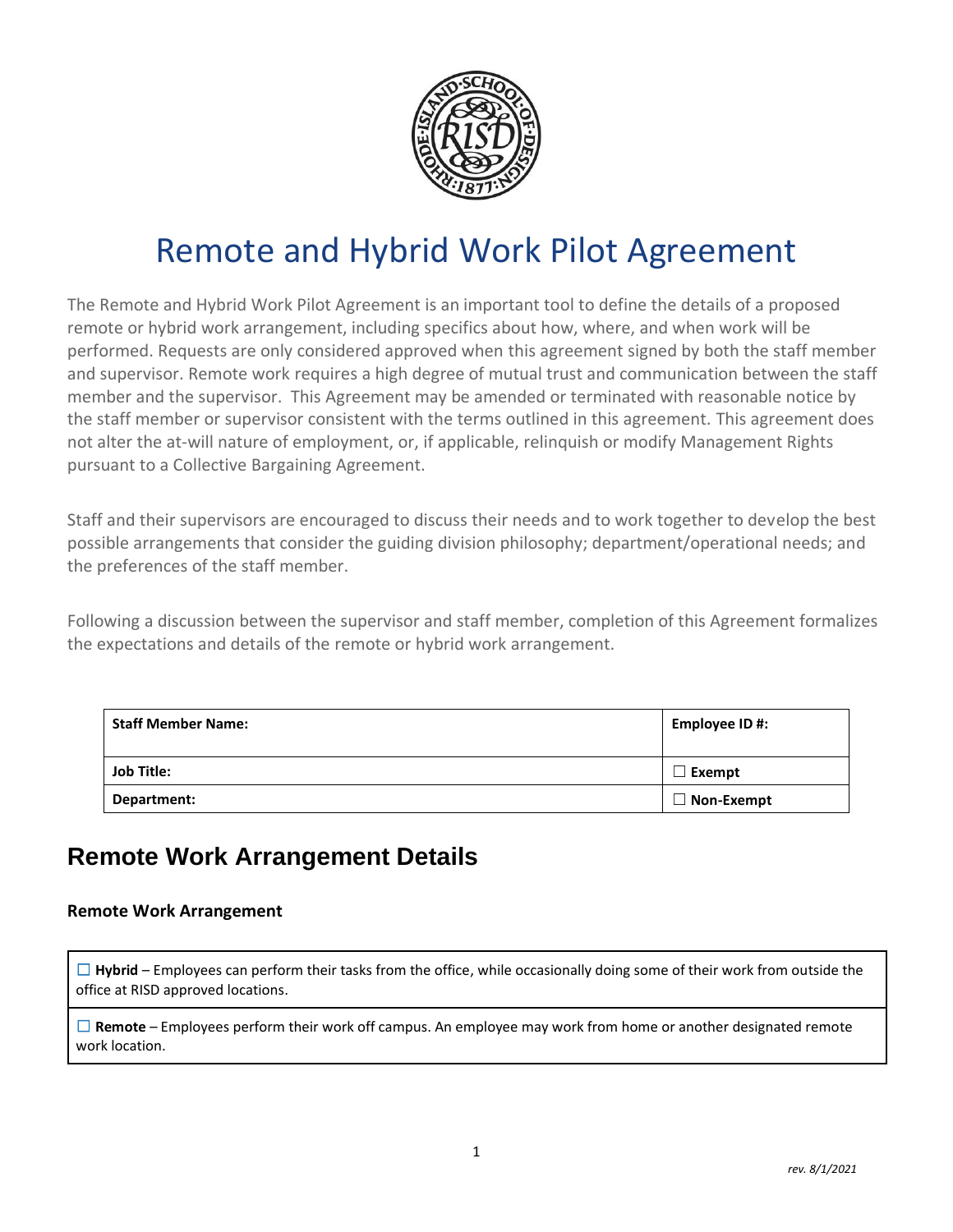#### **Remote Work Location**:

 $\Box$  Home  $\Box$  Other (Describe):

All remote work arrangements must be within Connecticut, Maine, Massachusetts, New Hampshire, New York, Rhode Island, Pennsylvania and Vermont. Pilot work arrangements can be in place until February 28, 2022.

The supervisor may require the staff member to report to work on campus for meetings or tasks to support the department's operational needs. The staff member may be required to report to work on campus if productivity is interrupted at the remote work location due to unforeseen circumstances. In addition, remote or hybrid staff may be required to come into the office to support critical coverage needs that may arise.

#### **Pilot Period Work Schedule**

Staff members are expected to be working and available during certain core hours. Note: RISD's core hours of operation are Monday-Friday, 8:30am-4:30pm. The schedule detailed below must support departmental and operational needs. Additional work time outside of core hours may be flexible. Non-exempt staff must adhere to timekeeping and overtime [policies.](https://policies.risd.edu/operations/exempt-and-non-exempt-pay-policy/) Use the grid or open text box below to document the agreed upon arrangement.

#### **Flexible Work Schedule**

| <b>Work Week</b> |                        |                        |              |  |
|------------------|------------------------|------------------------|--------------|--|
| Day              | <b>Onsite Schedule</b> | <b>Remote Schedule</b> | <b>Notes</b> |  |
| Saturday         |                        |                        |              |  |
| Sunday           |                        |                        |              |  |
| Monday           |                        |                        |              |  |
| Tuesday          |                        |                        |              |  |
| Wednesday        |                        |                        |              |  |
| Thursday         |                        |                        |              |  |
| Friday           |                        |                        |              |  |

Add details, as needed, to further describe the flexible work arrangement.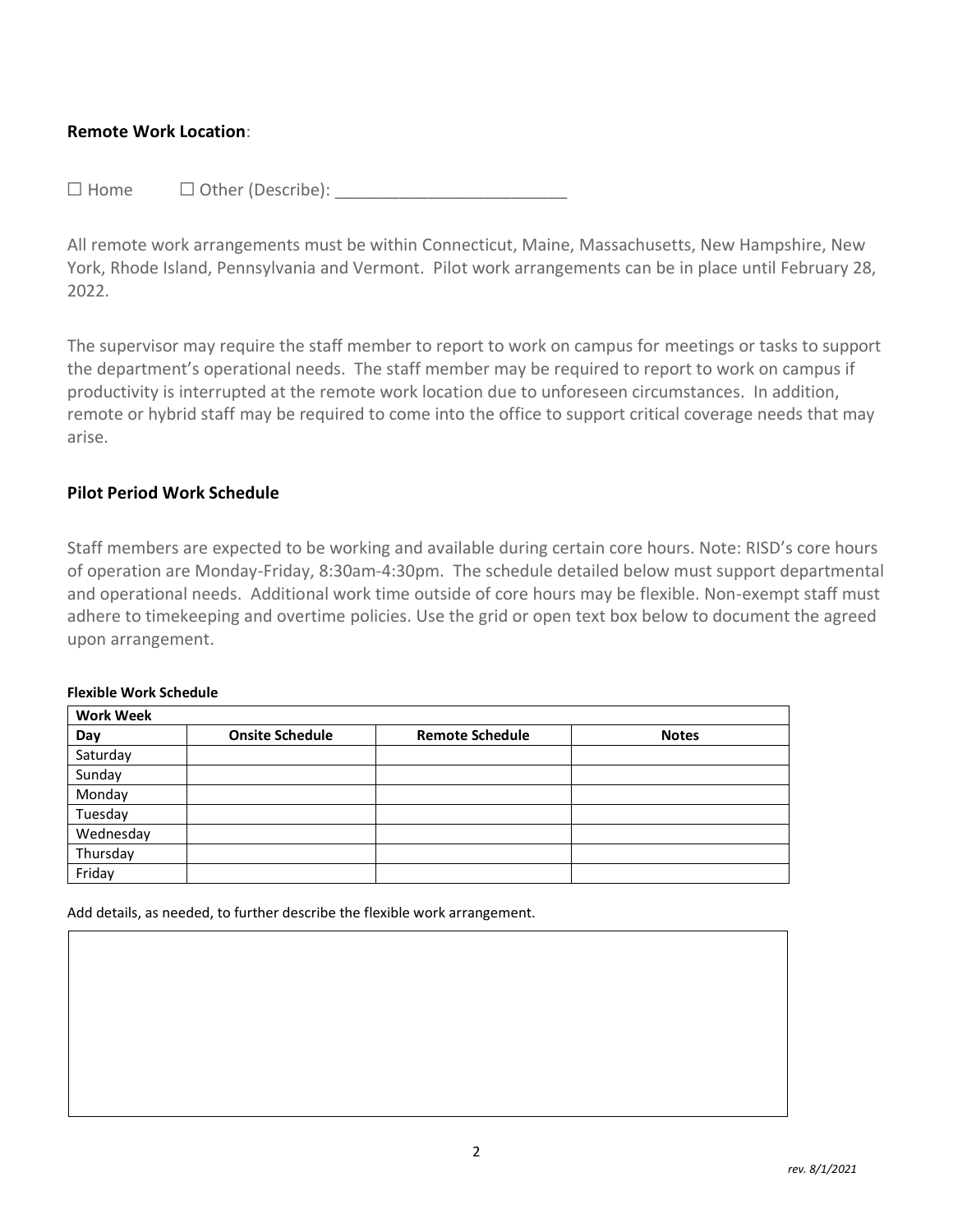# **Reporting Obligations**

Nonexempt employees need to record and report hours consistent with [current pay](https://policies.risd.edu/operations/exempt-and-non-exempt-pay-policy/) and [leave policies](https://policies.risd.edu/operations-policies/) (found under Human Resources). Staff must also get overtime work approved in advance by the supervisor. In addition, if a staff member incurs a work-related injury while working outside of the traditional worksite, they must immediately notify their Supervisor and comply with necessary documentation and **policy requirements**. In the event of a conflict between these policies and collective bargaining agreements, the applicable collective bargaining agreement shall prevail.

# **Work Responsibilities and Commitments**

Remote work arrangements must be consistent with operational, departmental, and service needs, and must support the expectations for the role. Staff member work status, job duties and job description will remain consistent with RISD's on-site employees in the same classification. Staff members remain obligated to comply with all RISD's rules, policies, practices and procedures, except as may be modified in this Agreement. Work hours, compensation, benefits, use of sick leave, and approval for use of vacation and sick leave will conform to RISD's policies and procedures.

Staff member must be available during assigned work hours for communication by phone, email, text, etc. Staff member will also maintain a safe and secure work environment and to designate a remote workspace to accommodate any equipment to be used. Continuation of a remote or hybrid work arrangement is also contingent on the staff member successfully performing their responsibilities in a remote or hybrid environment.

This agreement is not a substitute for family care arrangements, and a participating staff member will not be the primary care provider for any dependent during work hours. During the hours of work, family care obligations will not interfere with work obligations and any safety obligations that are contained in this Agreement.

# **Equipment Requirements**

Staff member is responsible for establishing and furnishing a RISD-approved home work area, and RISD does not assume the financial or legal responsibility for these costs incurred as a result of a remote work arrangement. RISD will provide each staff member with the basic equipment needed to support a remote or hybrid work arrangement as follows:

- Participating staff will have RISD owned laptops managed through the RISD computer replacement program
- Staff are expected to have access to Wi-Fi or a personal hotspot that is reliable and of adequate bandwidth to connect to the RISD network and participate in virtual meetings
- RISD will provide phone access via Zoom to be used on a personal handheld device or through their RISD laptop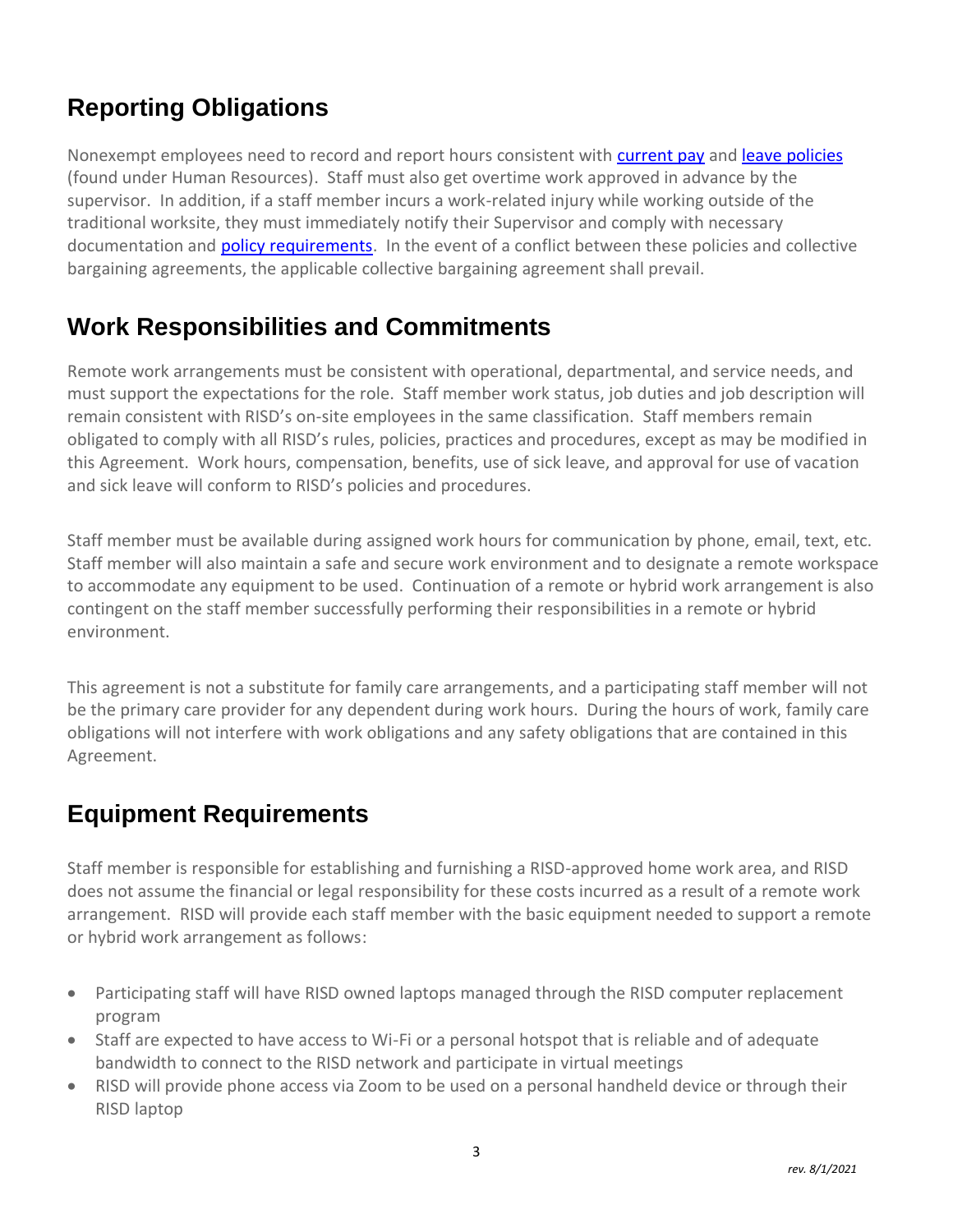- RISD will not normally fund home print devices, paper or ink/toner. Staff will be able to print documents on campus
- In certain cases peripheral equipment may be required such as microphones/headsets, monitors, keyboards, etc. ITS should be contacted before peripheral equipment is acquired. If a purchase is deemed necessary, departments can fund on a case by case basis upon approval of their divisional Vice President

Supervisors must pre-approve all additional equipment and costs. Staff member is responsible for all costs associated with establishing and maintaining the work area including the purchase of a desk and chair and any additional equipment beyond what RISD may at its option provide, all of which must be compliant with established office safety guidelines.

RISD records and materials will be returned within seven days of termination of this agreement. All RISD equipment will be returned for inspection, repair, replacement or repossession within seven days of termination of this agreement. All equipment, records and materials provided by the department or RISD remains the property of the College and must be used for legitimate RISD purposes.

# **Technology and Security Requirements**

Staff member agrees to implement all generally accepted **computing security measures**, including ensuring that RISD‐provided anti‐virus and anti‐spyware subscriptions are kept current, and promptly notifying ITS or supervisor of any warning messages stating that they are not current. Any wireless connection must be encrypted using a wireless encryption protocol (WEP or WPA), or the RISD VPN. Staff member will notify ITS or the supervisor immediately if symptoms of a virus or spyware infection occur. Personal computers may not be used for RISD related work or business.

Staff members also agree to maintain the confidentiality of materials they access as part of their employment, and to abide by RISD's policies for employees, including those covering information, security, software, software licensing and data privacy as well as the requirements of applicable state and federal government statutes.

Access to RISD applications and data that are not publicly accessible via the Internet will be accessed solely with the RISD-provided computer, and access from personal computers or other non-RISD-provided computers is prohibited.

Staff will also download the minimum amount of authorized RISD data or information onto only RISDprovided computers in order to perform assigned tasks. Participating staff agree that RISD data will not be stored on the local disk drive of my computer without an exact, up-to-date copy of the data on the RISD network or RISD-approved cloud service account. RISD work and data should be stored on a RISD network server and accessed through the RISD VPN, or stored on RISD-approved cloud services including Google Drive, Dropbox or Workday Drive and ensuring sensitive data is encrypted in transit and at rest. Staff will promptly notify ITS and their supervisor if a computer containing sensitive RISD information is stolen or lost. Staff members agree to adhere to all [ITS policies.](https://policies.risd.edu/operations-policies/#information-technology-(itservices))